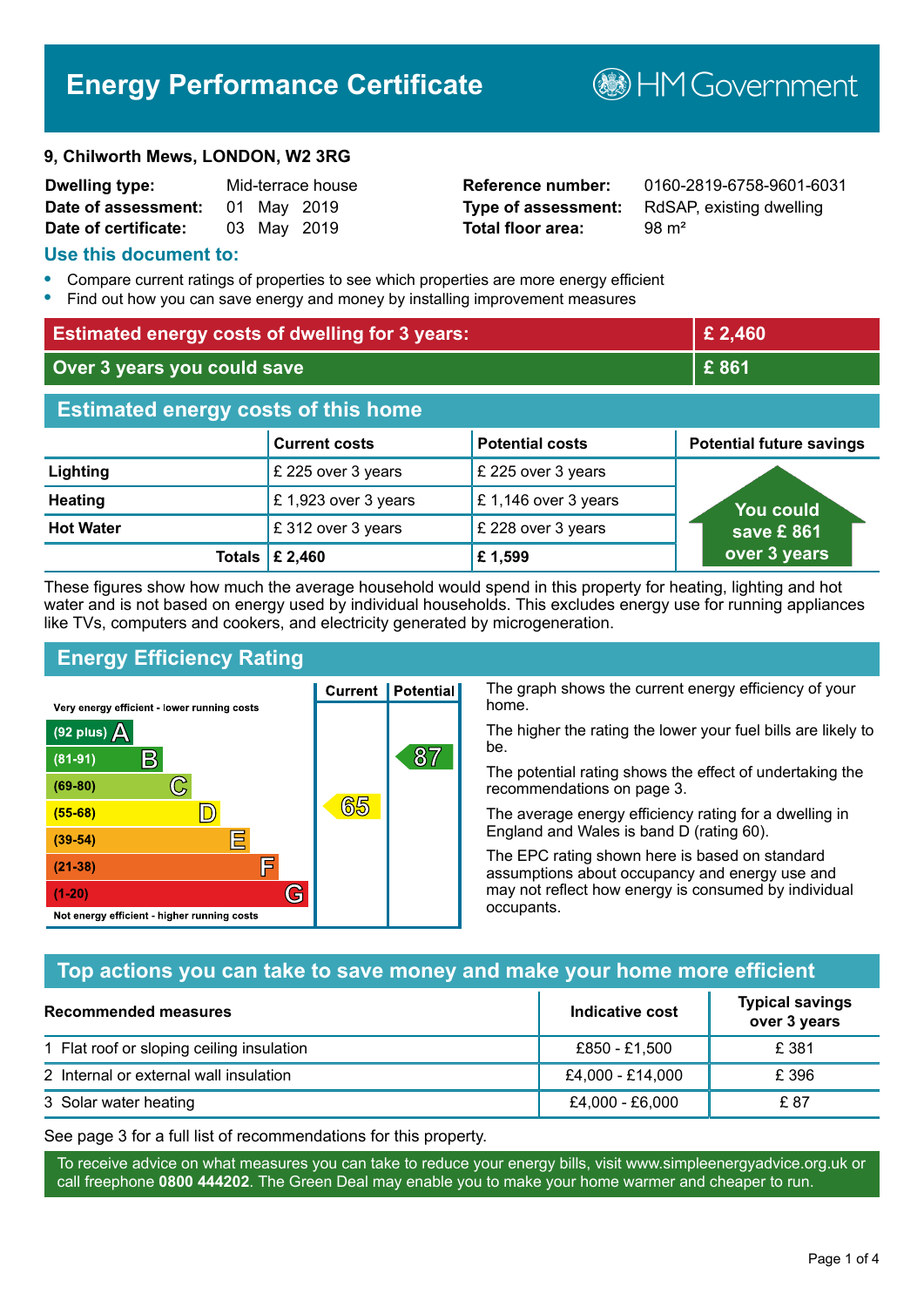### **Summary of this home's energy performance related features**

| <b>Element</b>        | <b>Description</b>                             | <b>Energy Efficiency</b> |
|-----------------------|------------------------------------------------|--------------------------|
| Walls                 | Solid brick, as built, no insulation (assumed) | *****                    |
| Roof                  | Pitched, no insulation (assumed)               | $\star$ * * * *          |
| Floor                 | Solid, no insulation (assumed)                 |                          |
| Windows               | Fully double glazed                            | ★★★☆☆                    |
| Main heating          | Boiler and radiators, mains gas                | ★★★★☆                    |
| Main heating controls | Programmer, room thermostat and TRVs           | ★★★★☆                    |
| Secondary heating     | None                                           |                          |
| Hot water             | From main system                               | ★★★★☆                    |
| Lighting              | Low energy lighting in all fixed outlets       | *****                    |

Current primary energy use per square metre of floor area: 218 kWh/m² per year

The assessment does not take into consideration the physical condition of any element. 'Assumed' means that the insulation could not be inspected and an assumption has been made in the methodology based on age and type of construction.

#### **Low and zero carbon energy sources**

Low and zero carbon energy sources are sources of energy that release either very little or no carbon dioxide into the atmosphere when they are used. Installing these sources may help reduce energy bills as well as cutting carbon. There are none provided for this home.

#### **Your home's heat demand**

For most homes, the vast majority of energy costs derive from heating the home. Where applicable, this table shows the energy that could be saved in this property by insulating the loft and walls, based on typical energy use (shown within brackets as it is a reduction in energy use).

| <b>Heat demand</b>           | <b>Existing dwelling</b> | Impact of loft<br>insulation | Impact of cavity<br>wall insulation | Impact of solid<br>wall insulation |
|------------------------------|--------------------------|------------------------------|-------------------------------------|------------------------------------|
| Space heating (kWh per year) | 11.981                   | N/A                          | N/A                                 | (2,733)                            |
| Water heating (kWh per year) | 2,358                    |                              |                                     |                                    |

You could receive Renewable Heat Incentive (RHI) payments and help reduce carbon emissions by replacing your existing heating system with one that generates renewable heat, subject to meeting minimum energy efficiency requirements. The estimated energy required for space and water heating will form the basis of the payments. For more information, search for the domestic RHI on the www.gov.uk website.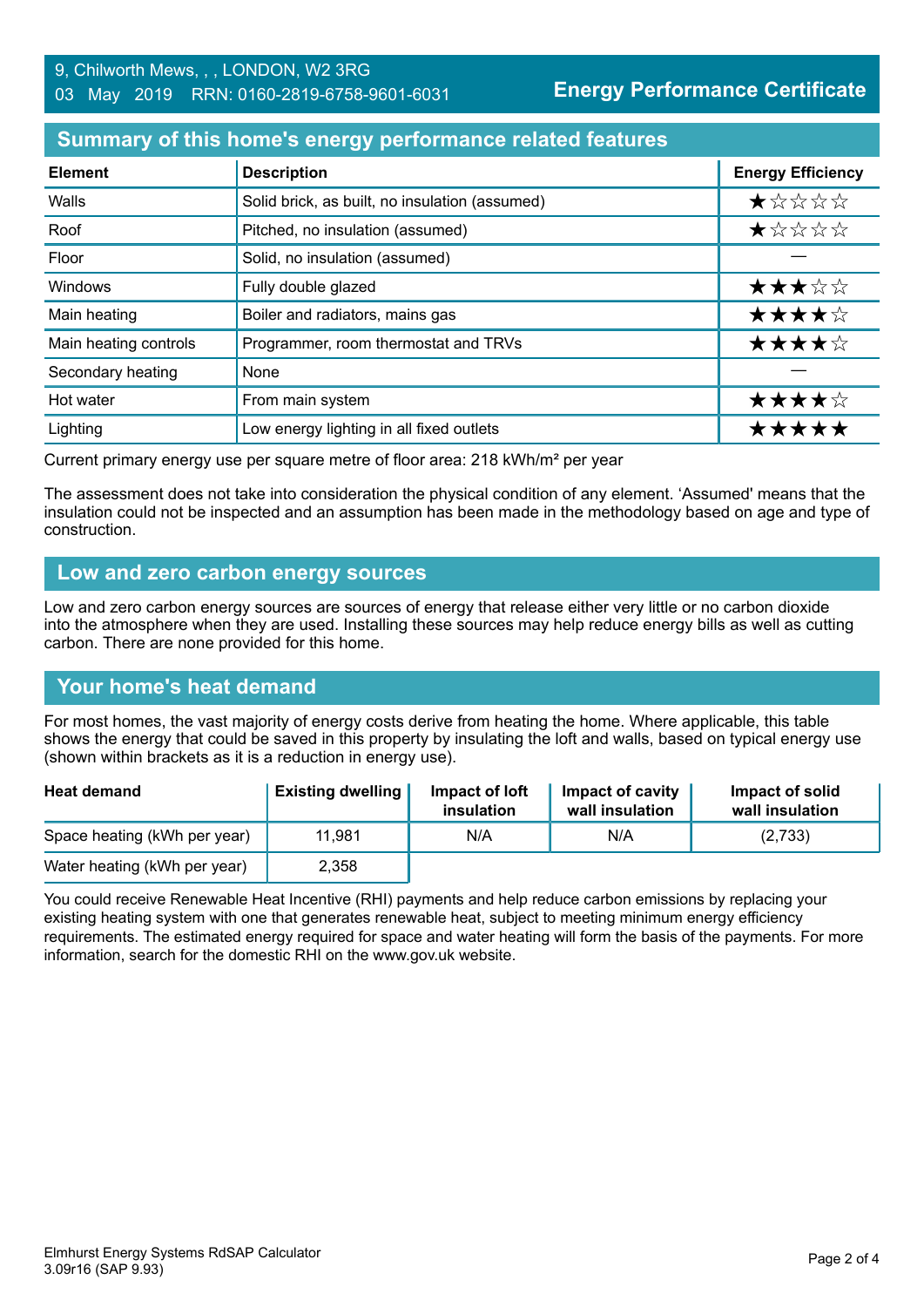#### 9, Chilworth Mews, , , LONDON, W2 3RG 03 May 2019 RRN: 0160-2819-6758-9601-6031

#### **Recommendations**

The measures below will improve the energy performance of your dwelling. The performance ratings after improvements listed below are cumulative; that is, they assume the improvements have been installed in the order that they appear in the table. To receive advice on what measures you can take to reduce your energy bills, visit www.simpleenergyadvice.org.uk or call freephone 0800 444202. Before installing measures, you should make sure you have secured the appropriate permissions, where necessary. Such permissions might include permission from your landlord (if you are a tenant) or approval under Building Regulations for certain types of work.

| <b>Recommended measures</b>             | Indicative cost  | <b>Typical savings</b><br>per year | <b>Rating after</b><br>improvement |
|-----------------------------------------|------------------|------------------------------------|------------------------------------|
| Flat roof or sloping ceiling insulation | £850 - £1,500    | £ 127                              | <b>C70</b>                         |
| Internal or external wall insulation    | £4,000 - £14,000 | £132                               | C76                                |
| Solar water heating                     | £4,000 - £6,000  | £ 29                               | C77                                |
| Solar photovoltaic panels, 2.5 kWp      | £3,500 - £5,500  | £ 320                              | <b>B87</b>                         |

# **Financial Support and the Green Deal**

Green Deal Finance allows you to pay for some of the cost of your improvements in instalments under a Green Deal Plan (note that this is a credit agreement, but with instalments being added to the electricity bill for the property). The availability of a Green Deal Plan will depend upon your financial circumstances. There is a limit to how much Green Deal Finance can be used, which is determined by how much energy the improvements are estimated to **save** for a 'typical household'.

You may also be able to obtain support towards repairs or replacements of heating systems and/or basic insulation measures under the ECO scheme, provided that you are in receipt of qualifying benefits or tax credits. To learn more about this scheme and the rules about eligibility, visit www.simpleenergyadvice.org.uk or call freephone **0800 444202** for England and Wales.